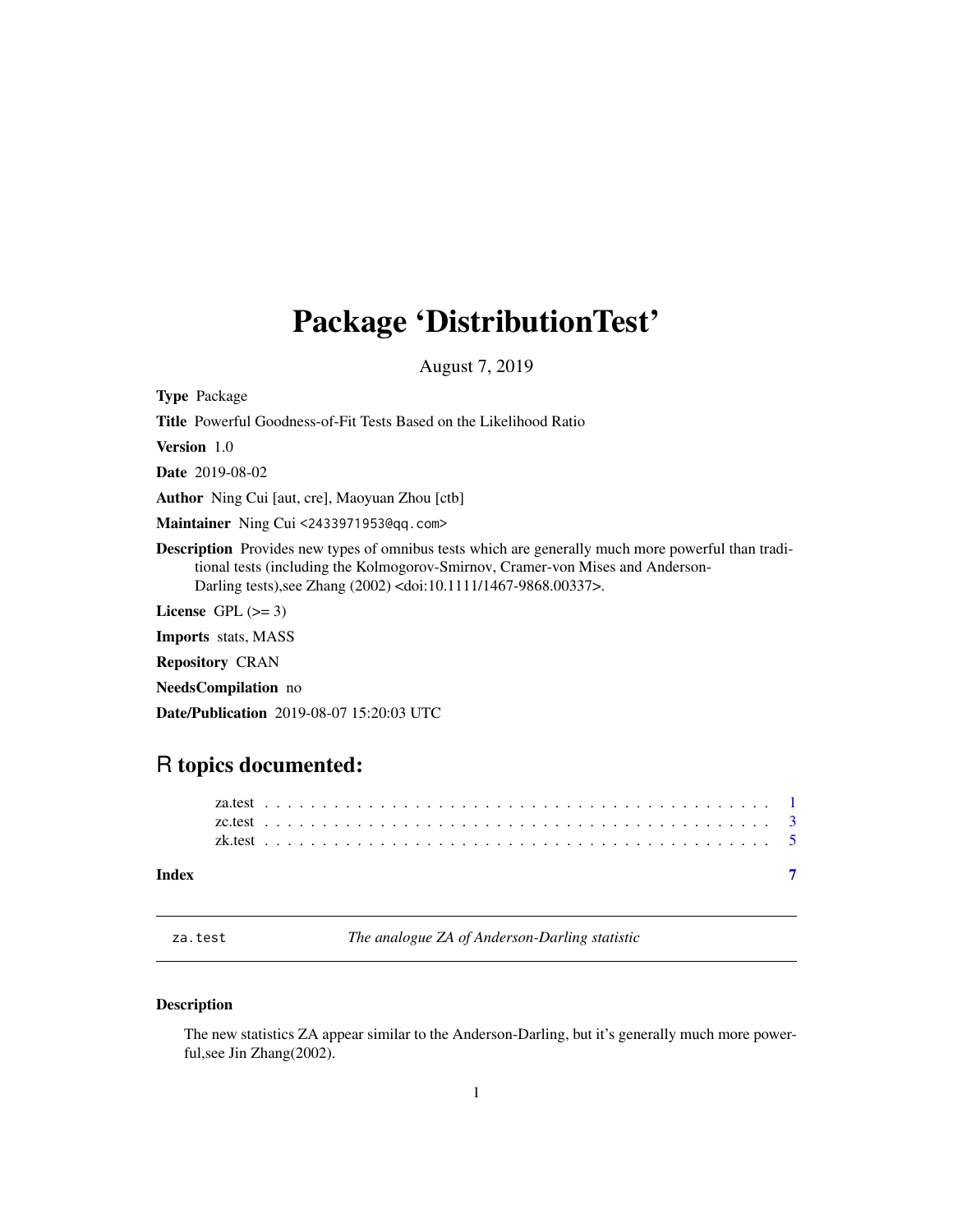#### Usage

 $za.test(x, distr, para, N = 1000)$ 

#### Arguments

| $\mathsf{x}$ | a numeric vector of data values, the number of which must be greater than 7.<br>Missing values are allowed.                                                                                                                                                                                             |
|--------------|---------------------------------------------------------------------------------------------------------------------------------------------------------------------------------------------------------------------------------------------------------------------------------------------------------|
| distr        | a character string indicating what type of test was performed. Distributions<br>"unif", "exponential", "normal", "lognormal", "gamma", "t" and "weibull" are<br>recognised. Here, the names of "exponential", "normal" and "lognormal" are sim-<br>plified as "exp", "norm" and "lognorm" respectively. |
| para         | A named list giving the parameters of the distribution specified and this can be<br>omitted.                                                                                                                                                                                                            |
| N            | The number of replications in Monte Carlo simulation.                                                                                                                                                                                                                                                   |

#### Details

The ZA test is an EDF omnibus test for the composite hypothesis of distribution. The test statistic is

$$
Za = -\sum_{i=1}^{n} \left[ \frac{\ln[F_0(X_{(i)})]}{n-i+0.5} + \frac{\ln[1 - F_0(X_{(i)})]}{i-0.5} \right],
$$

where  $F_0(x)$  is a hypothesized distribution function to be tested.Here,  $F_0(X_{(i)}) = \Phi(x)$ ,  $\Phi$  is the cumulative distribution function of the specificed distribution.The p-value is computed by Monte Carlo simulation.

#### Value

A list with class "htest" containing the following components:

| statistic | the value of the ZA statistic.                         |
|-----------|--------------------------------------------------------|
| p.value   | the p-value for the test.                              |
| method    | the character string "ZA test for given distribution". |
| data.name | a character string giving the name(s) of the data.     |

#### Note

The Za test is the recommended EDF test by Jin Zhang.

#### Author(s)

Ning Cui

# References

Jin Zhang: Goodness-of-Fit Tests Based on the Likelihood Ratio.Journal of the Royal Statistical Society,64,281-294.

Jin Zhang,Yuehua Wu: Likelihood-ratio tests for normality.Computational Statistics & Data Analysis,49,709- 721.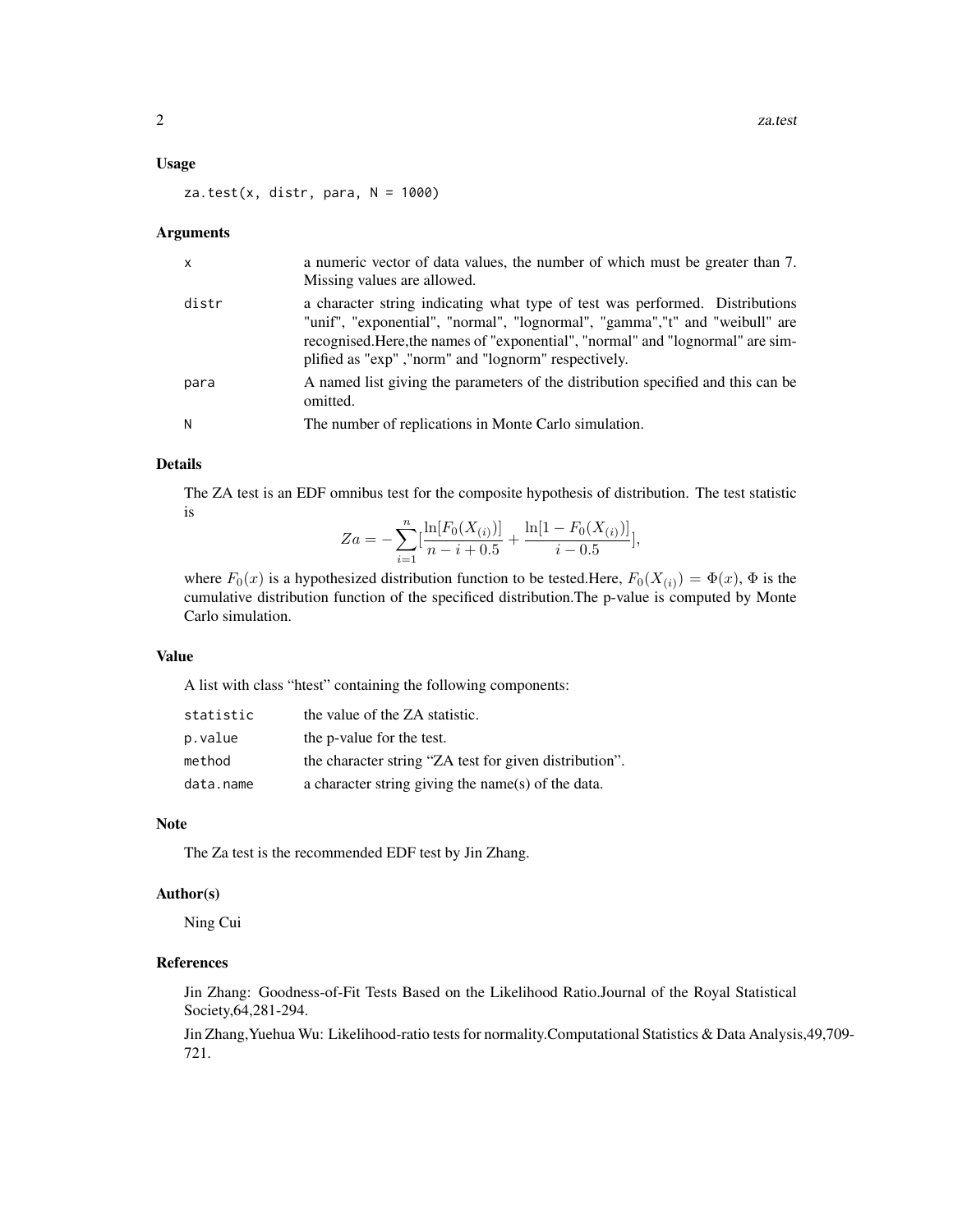#### <span id="page-2-0"></span>zc.test 3

# See Also

[ks.test](#page-0-1) for performing a one- or two-sample Kolmogorov-Smirnov test. [zc.test](#page-2-1),[zk.test](#page-4-1) for performing a powerful goodness-of-fit test based on the likelihood ratio.

# Examples

```
x < -rbeta(50, shape1 = 0.6, shape2 = 0.8)za.test(x,"unif")
za.test(x,"norm")
za.test(x,"unif",para = list(min=1,max=2))
za.test(x,"exp",para = list(rate=1))
za.test(x,"norm",para = list(mean=1,sd=2))
za.test(x,"lognorm",para = list(mean=1,sd=2))
za.test(x,"weibull",para = list(shape=1,scale=2))
za.test(x,"gamma",para = list(shape=2,scale=1))
za.test(x,"t", para = list(df=3))
```
<span id="page-2-1"></span>zc.test *The analogue ZC of the famous Cramer-von Mises statistic*

#### Description

The new statistics ZC appear similar to the Cramer-von Mises statistic, but it's generally much more powerful,see Jin Zhang(2002).

# Usage

 $zc.test(x, distr, para, N = 1000)$ 

# Arguments

| X     | a numeric vector of data values, the number of which must be greater than 7.<br>Missing values are allowed.                                                                                                                                                                                             |
|-------|---------------------------------------------------------------------------------------------------------------------------------------------------------------------------------------------------------------------------------------------------------------------------------------------------------|
| distr | a character string indicating what type of test was performed. Distributions<br>"unif", "exponential", "normal", "lognormal", "gamma", "t" and "weibull" are<br>recognised. Here, the names of "exponential", "normal" and "lognormal" are sim-<br>plified as "exp", "norm" and "lognorm" respectively. |
| para  | A named list giving the parameters of the distribution specified and this can be<br>omitted.                                                                                                                                                                                                            |
| N     | The number of replications in Monte Carlo simulation.                                                                                                                                                                                                                                                   |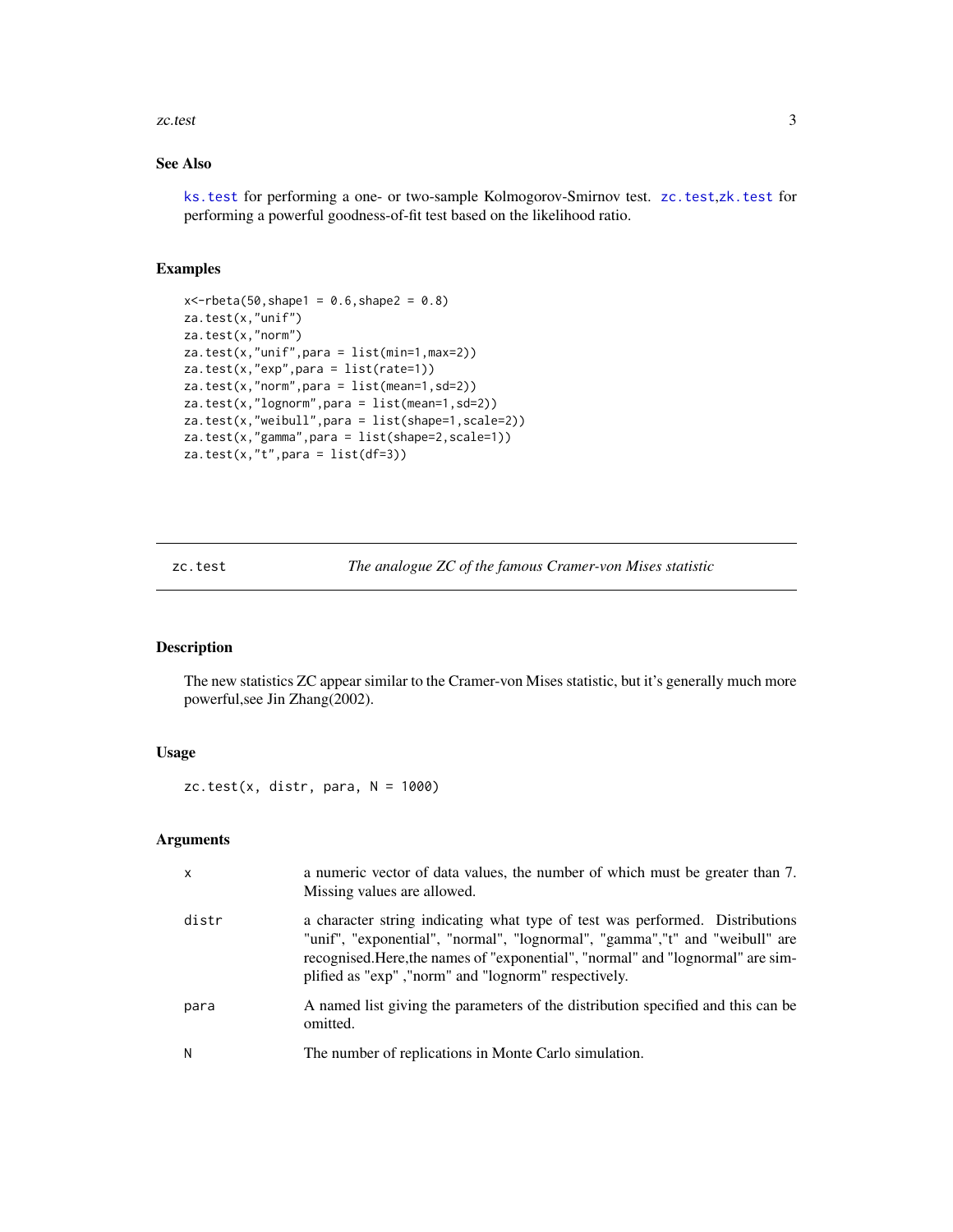#### <span id="page-3-0"></span>Details

The ZC test is an EDF omnibus test for the composite hypothesis of distribution. The test statistic is

$$
Zc = \sum_{i=1}^{n} \left[\ln \frac{F_0(X_{(i)})^{-1} - 1}{(n - 0.5)/(i - 0.75) - 1}\right],
$$

where  $F_0(x)$  is a hypothesized distribution function to be tested.Here,  $F_0(X_{(i)}) = \Phi(x)$ ,  $\Phi$  is the cumulative distribution function of the specificed distribution.The p-value is computed by Monte Carlo simulation.

#### Value

A list with class "htest" containing the following components:

| statistic | the value of the ZC statistic.                         |
|-----------|--------------------------------------------------------|
| p.value   | the p-value for the test.                              |
| method    | the character string "ZC test for given distribution". |
| data.name | a character string giving the name(s) of the data.     |

# Note

The ZC test is the recommended EDF test by Jin Zhang.

#### Author(s)

Ning Cui

#### References

Jin Zhang: Goodness-of-Fit Tests Based on the Likelihood Ratio.Journal of the Royal Statistical Society,64,281-294.

Jin Zhang,Yuehua Wu: Likelihood-ratio tests for normality.Computational Statistics & Data Analysis,49,709- 721.

#### See Also

[ks.test](#page-0-1) for performing a one- or two-sample Kolmogorov-Smirnov test. [za.test](#page-0-2),[zk.test](#page-4-1) for performing a powerful goodness-of-fit test based on the likelihood ratio.

#### Examples

```
x < -rbeta(50, shape1 = 0.6, shape2 = 0.8)zc.test(x,"unif")
zc.test(x,"norm")
zc.test(x,"unif",para = list(min=1,max=2))
zc.test(x,"exp",para = list(rate=1))
zc.test(x,"norm",para = list(mean=1,sd=2))
zc.test(x,"lognorm",para = list(mean=1,sd=2))
zc.test(x,"weibull",para = list(shape=1,scale=2))
```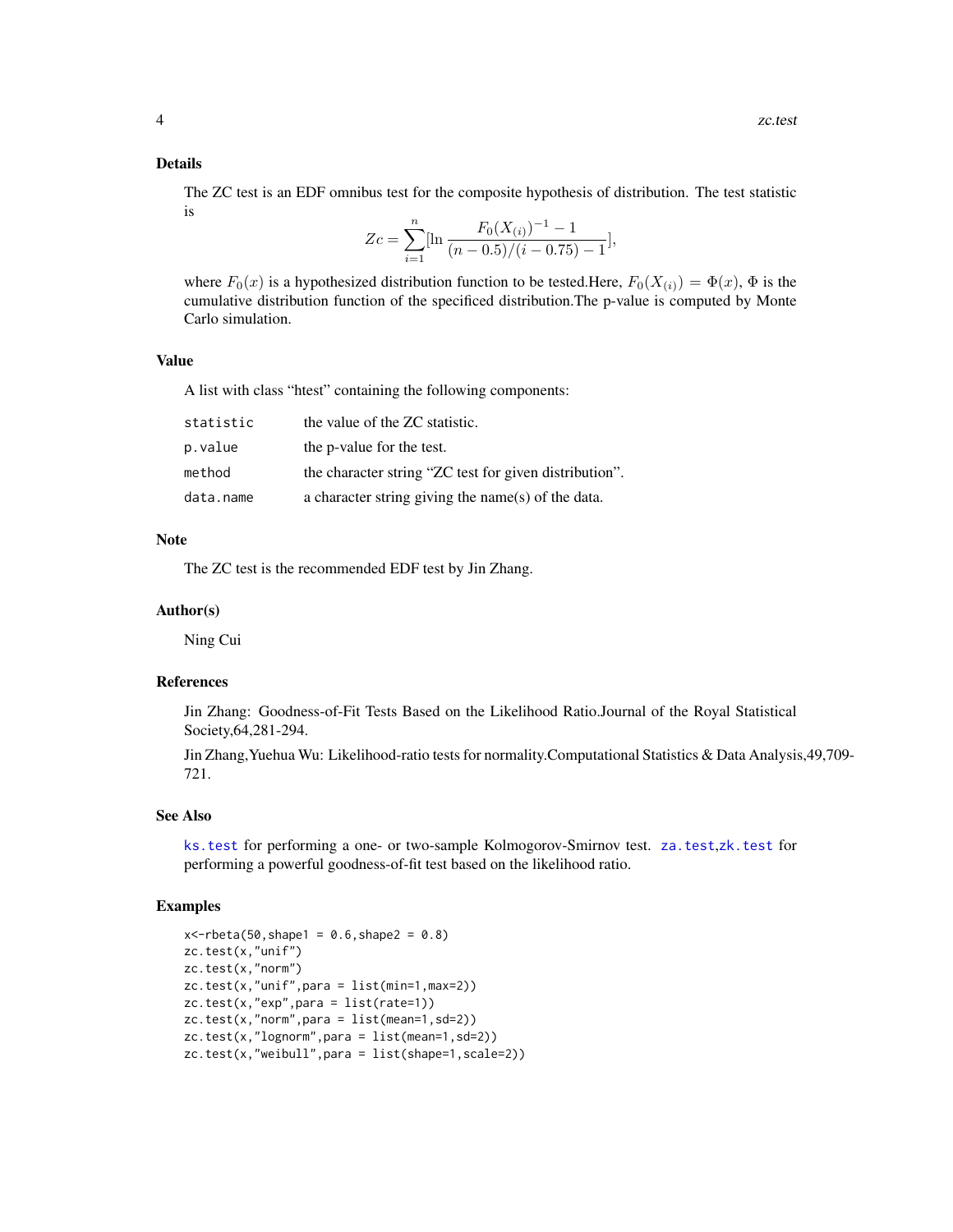#### <span id="page-4-0"></span>zk.test 5

```
zc.test(x,"gamma",para = list(shape=2,scale=1))
zc.test(x, "t", para = list(df=3))
```
# <span id="page-4-1"></span>zk.test *The analogue ZK of the Kolmogorov-Smirnov statistic*

# Description

The new statistics ZK appear similar to the Kolmogorov-Smirnov statistic, but it's generally much more powerful,see Jin Zhang(2002).

# Usage

 $zk.test(x, distr, para, N = 1000)$ 

#### Arguments

| $\mathsf{x}$ | a numeric vector of data values, the number of which must be greater than 7.<br>Missing values are allowed.                                                                                                                                                                                             |
|--------------|---------------------------------------------------------------------------------------------------------------------------------------------------------------------------------------------------------------------------------------------------------------------------------------------------------|
| distr        | a character string indicating what type of test was performed. Distributions<br>"unif", "exponential", "normal", "lognormal", "gamma", "t" and "weibull" are<br>recognised. Here, the names of "exponential", "normal" and "lognormal" are sim-<br>plified as "exp", "norm" and "lognorm" respectively. |
| para         | A named list giving the parameters of the distribution specified and this can be<br>omitted.                                                                                                                                                                                                            |
| N            | The number of replications in Monte Carlo simulation.                                                                                                                                                                                                                                                   |

#### Details

The Zk test is an EDF omnibus test for the composite hypothesis of distribution. The test statistic is

$$
Z_k = \max_{1 \le i \le n} \{ (i - 0.5) \ln \frac{i - 0.5}{n F_0(X_{(i)})} + (n - i + 0.5) \ln \frac{n - i + 0.5}{n [1 - F_0(X_{(i)})]} \},
$$

where  $F_0(x)$  is a hypothesized distribution function to be tested.Here,  $F_0(X_{(i)}) = \Phi(x)$ ,  $\Phi$  is the cumulative distribution function of the specificed distribution.The p-value is computed by Monte Carlo simulation.

#### Value

A list with class "htest" containing the following components:

| statistic | the value of the ZK statistic.                         |
|-----------|--------------------------------------------------------|
| p.value   | the p-value for the test.                              |
| method    | the character string "ZK test for given distribution". |
| data.name | a character string giving the name(s) of the data.     |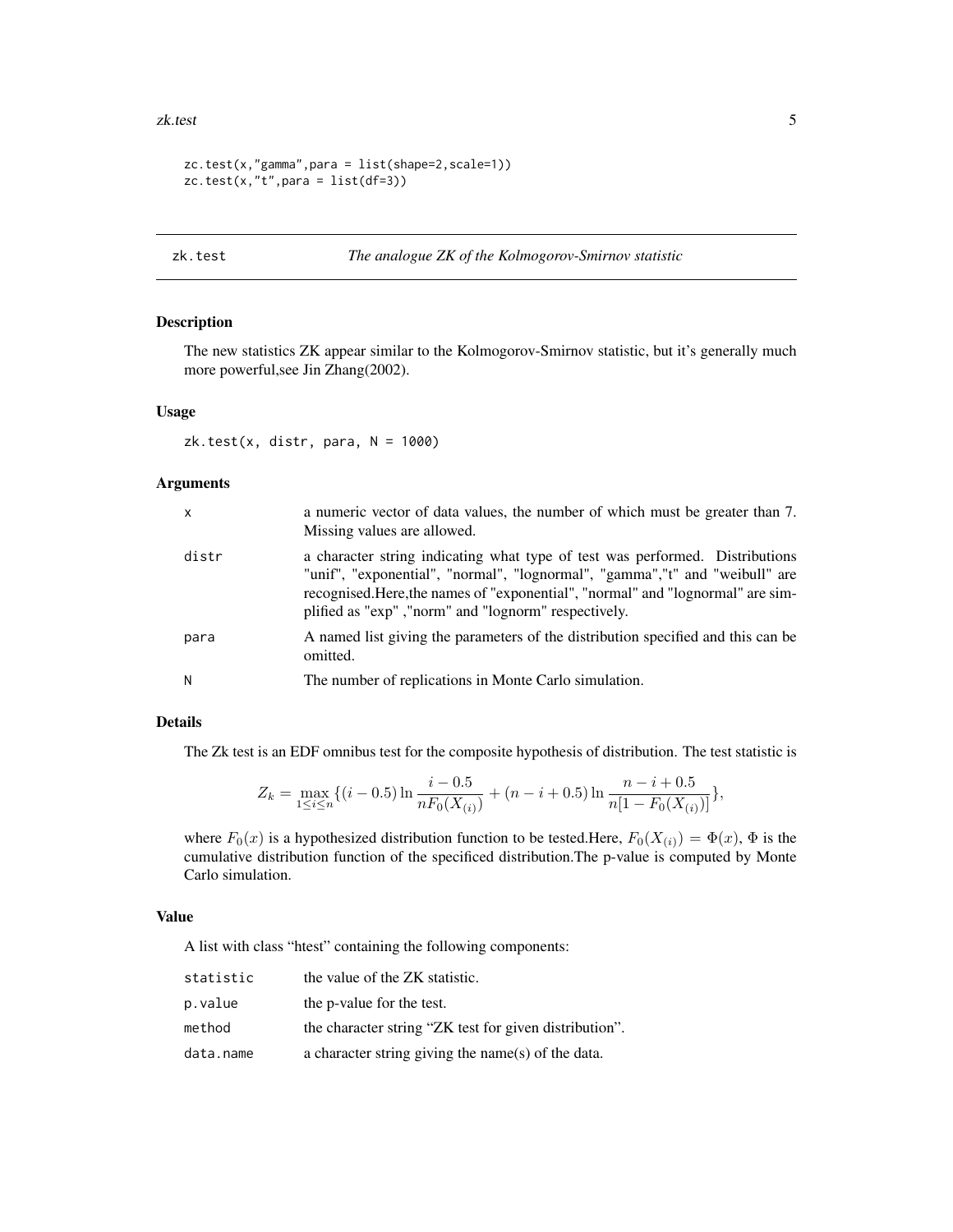# <span id="page-5-0"></span>Note

The Zk test is the recommended EDF test by Jin Zhang.

#### Author(s)

Ning Cui

# References

Jin Zhang: Goodness-of-Fit Tests Based on the Likelihood Ratio.Journal of the Royal Statistical Society,64,281-294.

Jin Zhang,Yuehua Wu: Likelihood-ratio tests for normality.Computational Statistics & Data Analysis,49,709- 721.

#### See Also

[ks.test](#page-0-1) for performing a one- or two-sample Kolmogorov-Smirnov test. [zc.test](#page-2-1),[za.test](#page-0-2) for performing a powerful goodness-of-fit test based on the likelihood ratio.

#### Examples

```
x < -rbeta(50, shape1 = 0.6, shape2 = 0.8)zk.test(x,"unif")
zk.test(x,"norm")
zk.test(x,"unif",para = list(min=1,max=2))
zk.test(x,"exp",para = list(rate=1))
zk.test(x,"norm",para = list(mean=1,sd=2))
zk.test(x,"lognorm",para = list(mean=1,sd=2))
zk.test(x,"weibull",para = list(shape=1, scale=2))zk.test(x,"gamma",para = list(shape=2,scale=1))
zk.test(x,"t",para = list(df=3))
```